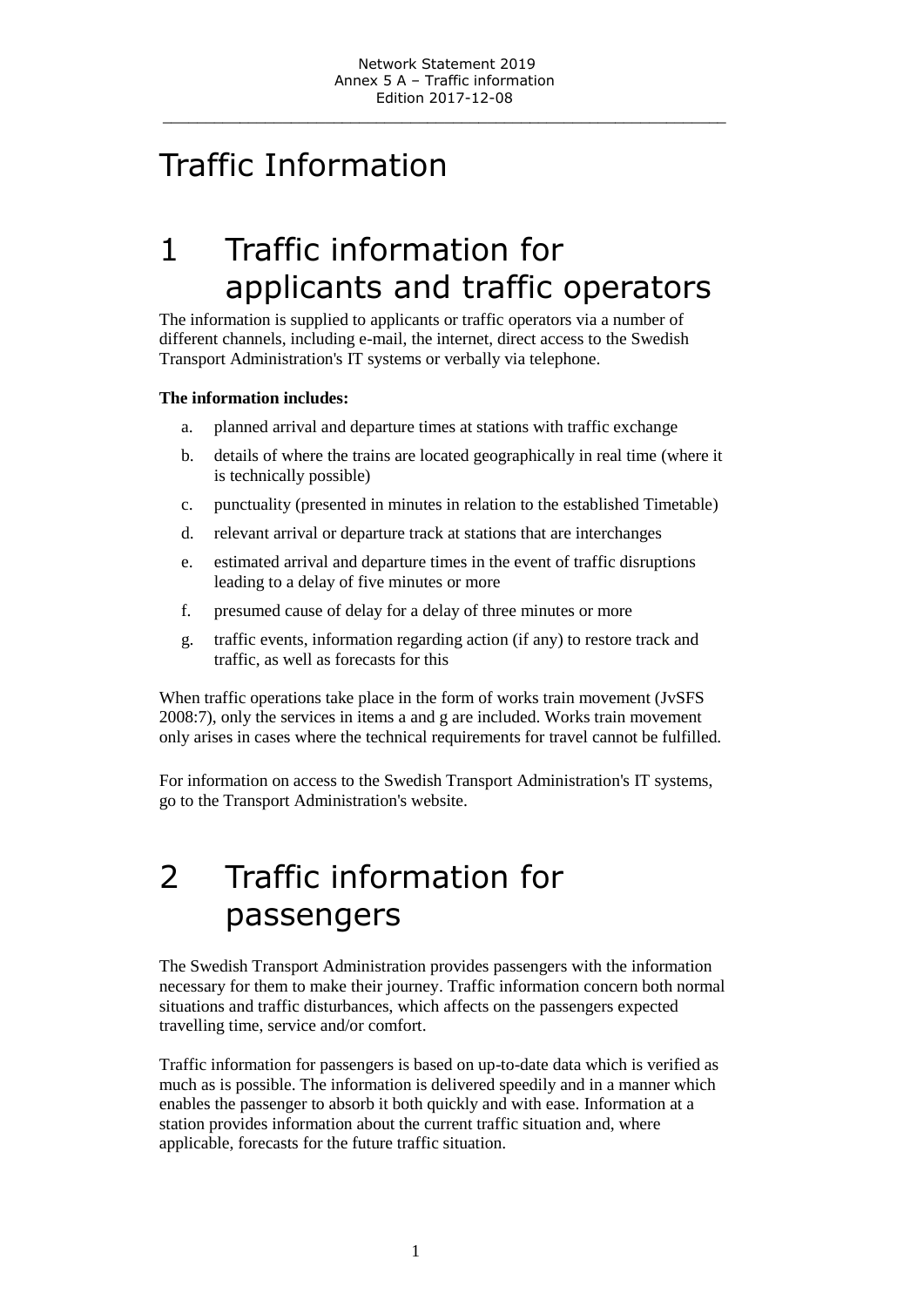At the stations, traffic information shall be delivered directly to the traveler via one or more traffic information channels. The advertising "*Spårändring*" ("Platform Change" in Swedish) is displayed when a platform change is made with 60 minutes or less before the scheduled arrival or departure time. In the event of platform changes, the distance and time considerations involved in getting to the new platform are taken into account. An uncertain estimation indicated as "preliminary" and can be adjusted forwards and backwards. Information about cancelled trains is given to all locations involved.

Visual information is given when a traffic impacting event becomes known for the Swedish Transport Administration and it is presented to those stations which are expected to be affected by the deviation. The content may vary, depending on the technical capabilities of the Swedish Transport Administration's traffic information channels.

#### **Where possible, the following information is provided:**

- a. advertised train number
- b. advertised start-/terminal station
- c. intermediate stations, that are decisive for the journey
- d. planed arrival and departure times at stations that are interchanges
- e. estimated arrival and departure times for trains delayed 5 minutes and more (related to established Timetable). If the cause for the delay is known, it will be given for delays of 10 minutes or more
- f. relevant arrival or departure platform at stations that are interchanges
- g. aggregated information with cause and forecast of events that result in traffic impacts for a number of trains
- h. name of the applicant/traffic operator
- i. product name, information on train formation, service, information that the train does not stop at all stations – so-called skip-stop, etc
- j. instructions in the event of traffic disruption (e.g., replacement traffic).

If points a and b deviate from the route plan, the applicant or traffic operator must update the e-service at the Swedish Transport Administration's website. Also additional detailed information required in the points h-j must be provided by the applicant or traffic operator.

## 2.1 Announced train information on station

All trains are announced on signs and displays, where possible, not later than 30 minutes before the agreed arrival or departure time. In the event of a traffic disruption that is affecting several trains, information can be summarized in the overall information messages.

Loudspeaker announcements are made primarily to provide information about departing trains and traffic events that require extra attention. In the event of a traffic disruption that is affecting several trains, information can be summarized in the overall loudspeaker announcement.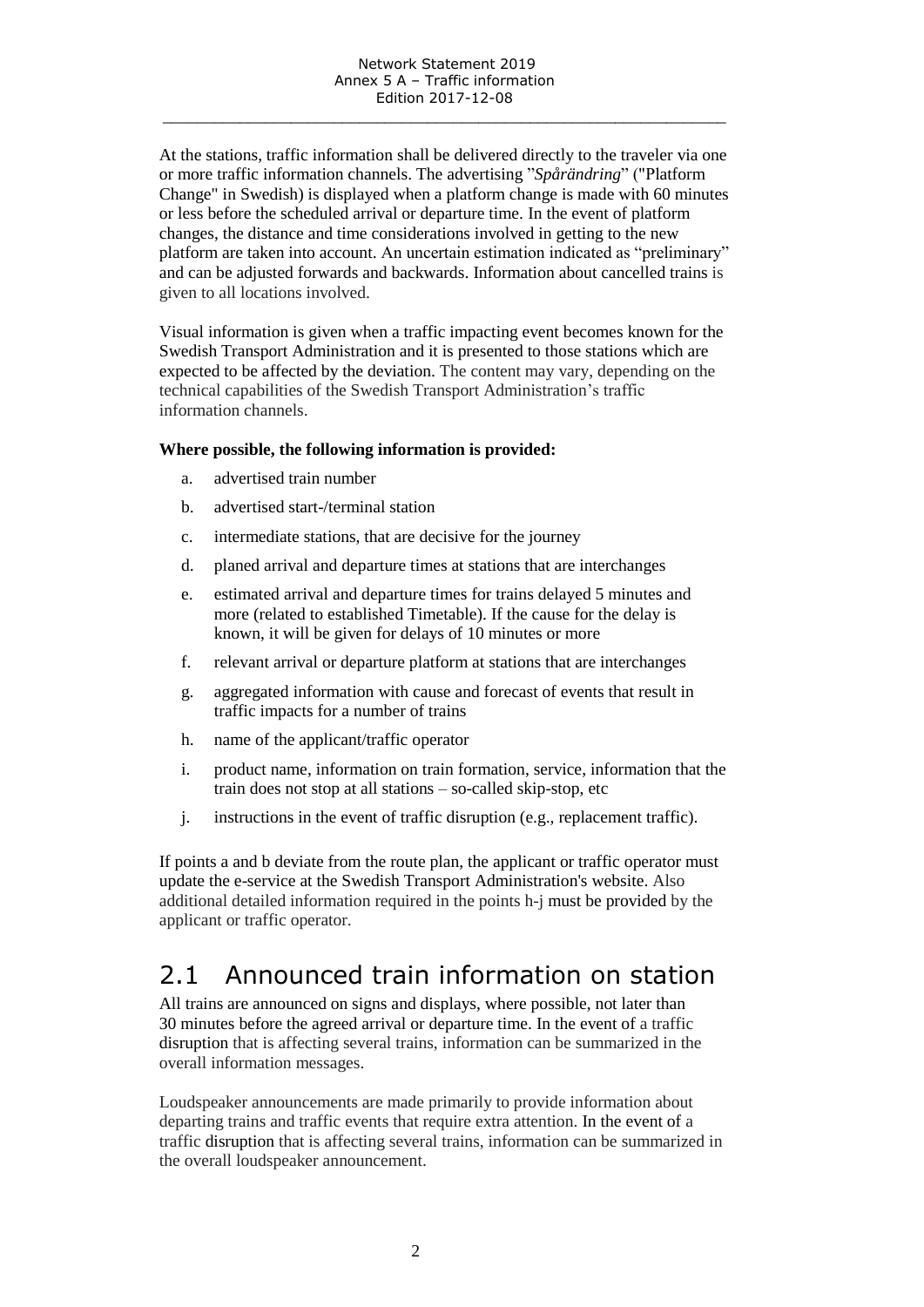The Swedish Transport Administration is working successively on introducing announcements in English for delayed train departures, track changes, cancelled trains and replacement traffic.

## 2.2 Traffic information via web

Dynamic traffic information aimed primarily at passengers, is presented on the Swedish Transport Administration's website. The information is published at least 12 hours before the agreed departure or arrival time of the train

# 2.3 Announcing order

The Swedish Transport Administration compiles, based on the agreed train paths, a basic announcing regarding traffic information for passengers. The proposed announcement is presented to the applicant /traffic operator via the e-service at the Swedish Transport Administration's website. In addition to announcing at the station, the Swedish Transport Administration uses the announcing order for the publication of traffic information on the internet and via the Swedish Traffic Administration's IT system.

In order to be able to give passengers general traffic information in advance regarding a planned event, the Swedish Transport Administration requires basic input from the applicant /traffic operator. This information shall clearly describe changes and/or additions in terms of both traffic structure and any form of replacement traffic. This input must reach the Swedish Transport Administration no later than seven (7) days before the event is due to take place.

### 2.3.1 The applicant/traffic operator responsibility for announcing order

The applicant/traffic operator is always responsible to the complete announcement with details as below, both before a new timetable and changes during the running timetable.

All changes and additional data must contain information per train path and station and be submitted via the Swedish Transport Administration's the e-service by the applicant/traffic operator according to following:

| Announcing                                                                                    | Completed at the latest                                                    |
|-----------------------------------------------------------------------------------------------|----------------------------------------------------------------------------|
| Train in established<br>timetable                                                             | 2 weeks before the timetable takes effect                                  |
| Known deviations, for<br>example planned track<br>engineering work and<br>weekend adaptations | 5 working days before the commencement of traffic                          |
| Other changes outside the<br>current operational period                                       | Latest at 16.00 weekday before the next operational<br>period <sup>1</sup> |

 $<sup>1</sup>$  After this hour the information is locked and will only be changed by the Swedish</sup> Transport Administration.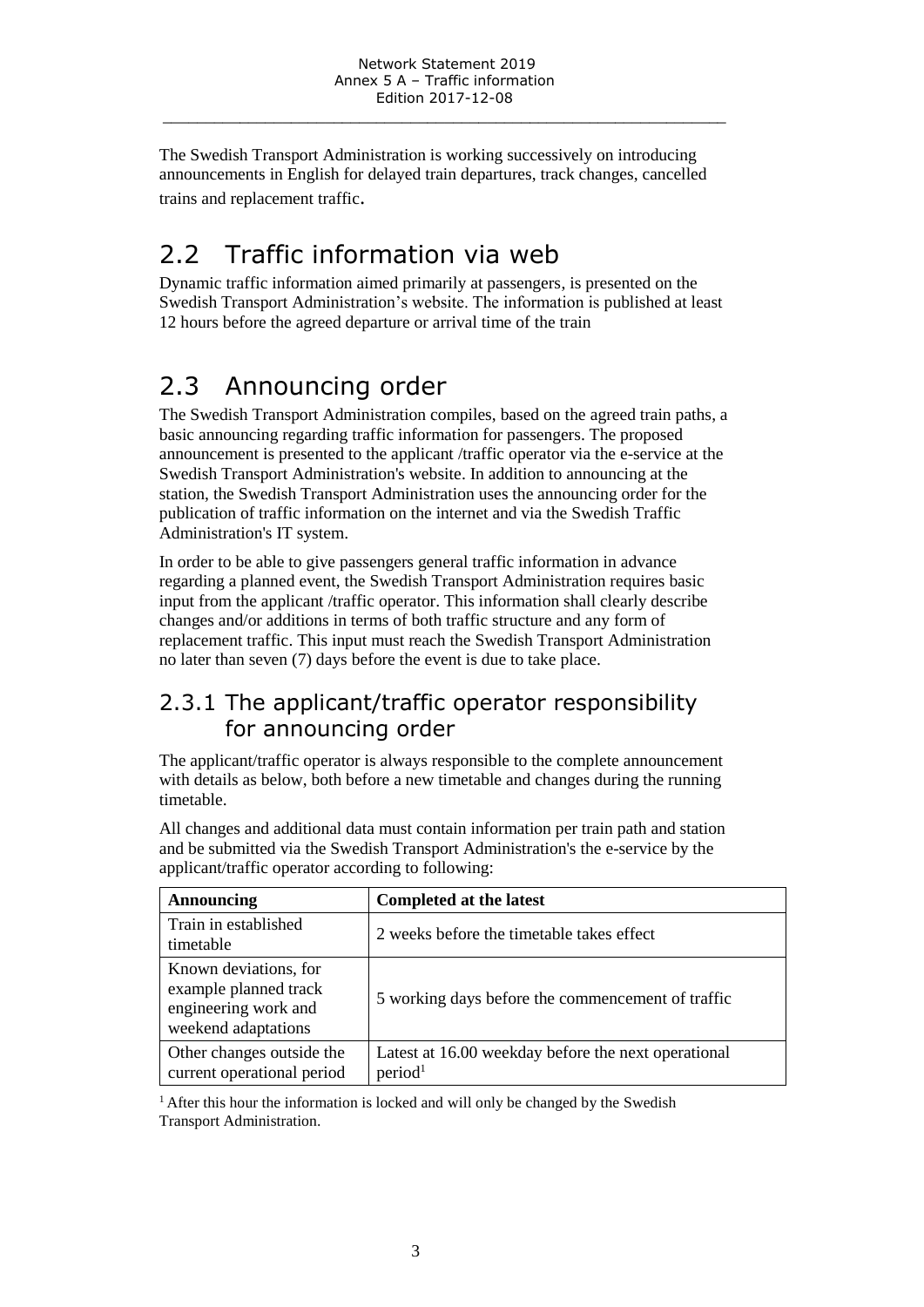\_\_\_\_\_\_\_\_\_\_\_\_\_\_\_\_\_\_\_\_\_\_\_\_\_\_\_\_\_\_\_\_\_\_\_\_\_\_\_\_\_\_\_\_\_\_\_\_\_\_\_\_\_\_\_\_\_\_\_\_\_\_\_\_\_\_

The applicant/traffic operator is responsible for:

- announcement follows the current weekend adaptation and the right calendar day
- remove double announcement that may occur when diversion of trains

The applicant/traffic operator shall, on the basis of the Swedish Transport Administration's predefined templates complement announcing information with:

- Announcement text from the group *deviation* of
	- replacement traffic
	- additional traffic
	- $\bullet$  cancelled traffic when the train is not replaced
	- cancelled traffic reference to the next departure
- Announcement text from the group *others* of
	- instruction for passenger
	- change train formation (in cases the applicant/traffic operator has listed announcement about train formation)

The applicant/traffic operator *shall when needed* also change/add information of announcement with:

- advertised train number
- other "to"- and "from" stations according to driving order
- via stations
- announcement texts in the groups of product or service
- announcement texts in the groups of reservation, other and/or train formation

#### **Changes after the hour the information is locked**

For changes that occurs or becomes known after 16 o'clock the weekday before the next operational period and during the period of operation, are the applicant/traffic operator responsible to provide the Transport Administration with the changes and additions required for a complete traffic information to passengers. See Annex 1.A Contact information for the submission of these advertising orders.

## 2.4 Permanent signage

Permanent signage in and around the station informs passengers how to find their way to and from the trains. For station buildings owned by a party other than the Swedish Transport Administration, the owner is responsible for the permanent signage. The framework for the Swedish Transportation Administration's sign standard is open to all responsible parties for use. This provides the opportunity to create a comprehensive solution for signage and information flow.

## 2.5 Other

Traffic information exchanged between the Swedish Transport Administration and the applicant or traffic operator is provided in the first instance via IT systems. Additional information may also be provided via telephone, e-mail and to the